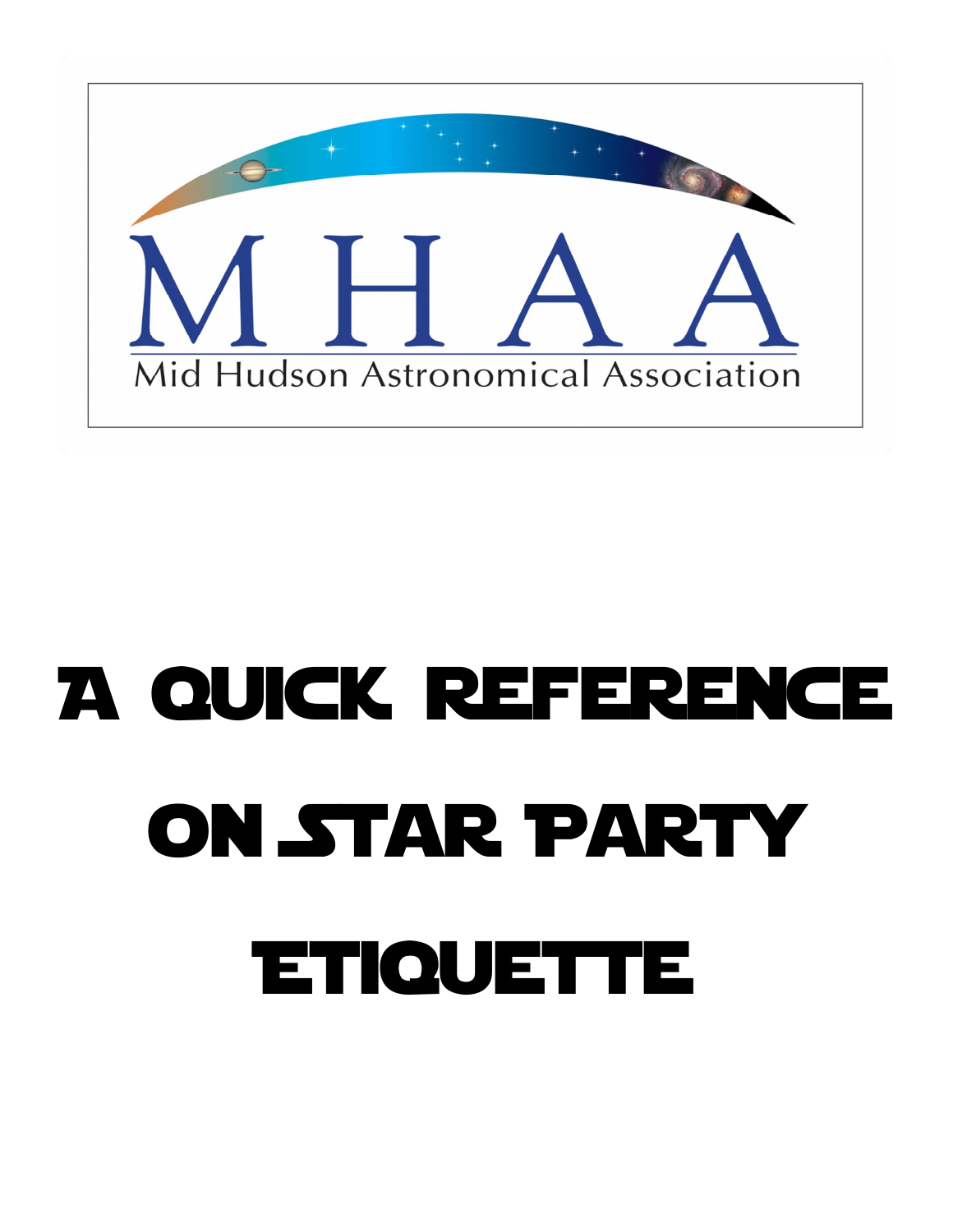

# *How can I become involved in attending star parties?*

Join the MHAA Meet Up Group! (All activities and star parties are set up through there and you can easily RSVP through the website) To be accounted for during star parties your vehicle license plate is required upon RSVP.

# *What is it like to attend a star party?*

It is best to arrive before sunset to the designated location. This allows time for safe parking, people to set up their telescopes, and everyone to get situated.

You are not required to bring a telescope, but if you have one, or ordinary binoculars bring them. Someone will probably be willing to help you set up your telescope if you are a first-timer.

If you are new, introduce yourself, and ask if there are club officers or someone in charge. They can probably arrange for a sky tour to orient you to the night sky. Amateur astronomers are a friendly lot and most are eager to share their knowledge, eager to help you with your equipment and eager to have you look through their telescope. No need to be shy!!!!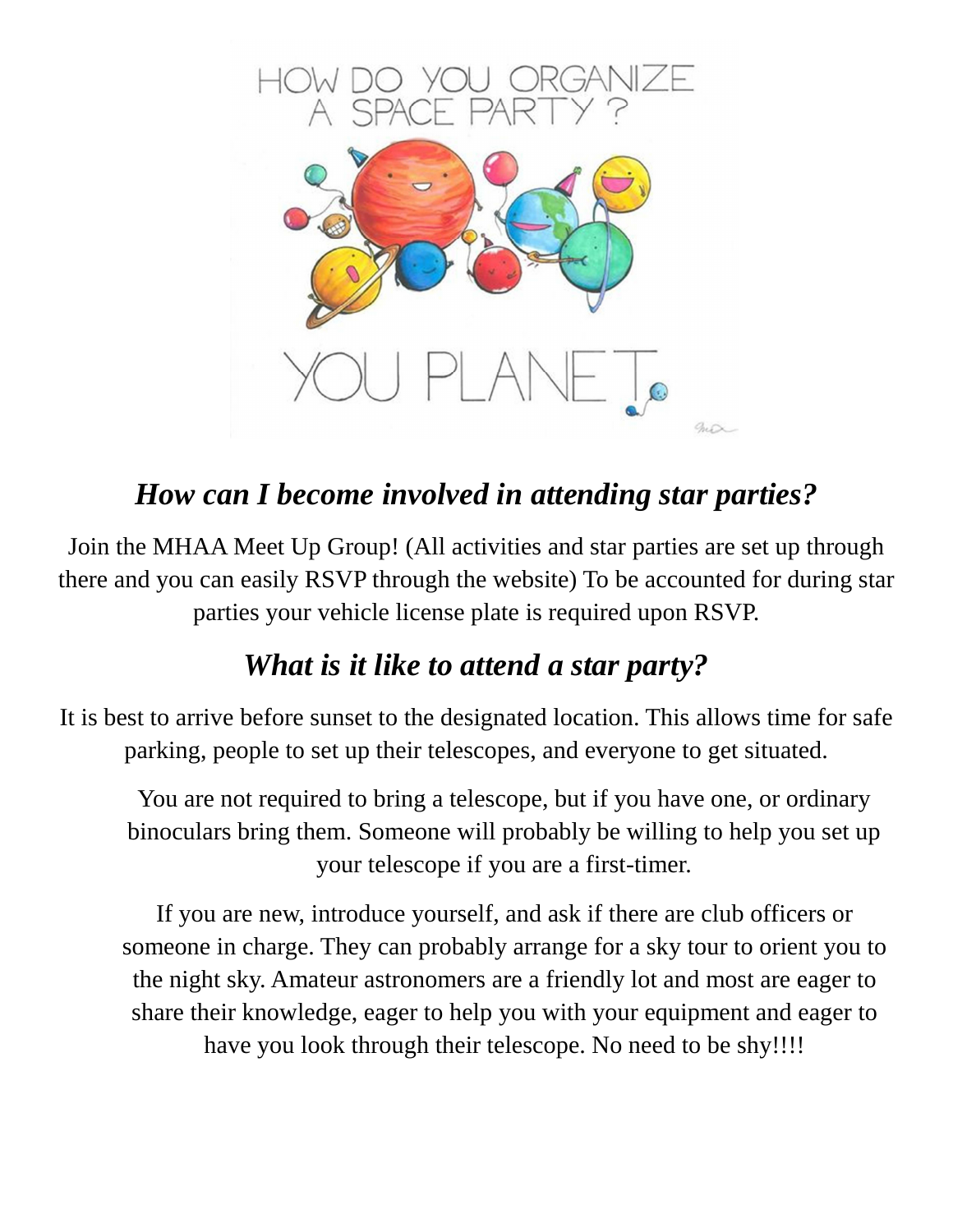# **Park Based on your Observing Plan!!!**

If you are unable to get to the location before dark, it is important you are considerate of others with your headlights. Turn off your headlights and interior lights.

You should park your vehicle facing towards the exit, to avoid having to backup using backup lights. If you plan on leaving early, you should park close to the exit. If you come to a star party without a telescope park some distance away from the observing site to save room for those with heavy equipment to carry.

# **Once it is dark enough there is extreme viewing taking place!!! This is when some rules come into play…**

#### 1. **No white lights after dusk ( you can use a red flashlight)**

**It can take about 30 minutes for the eye to truly become dark adapted and that it can be destroyed by a single flash of light.** 

**One can use nail polish or automobile taillight repair tape (several layers) to make a suitable light.** 

**Be especially careful, with even dim red light around astrophotographers. You do not want to ruin a photograph that may take hours to make. You can usual identify them by 1) massive tripods, 2) attached laptop computers, and 3) enough wiring attached to their telescopes and equipment to consume the entire yearly copper output of Bolivia.** 

**No flash photography. Even a cell phone may use a white light for range finding.** 

# 2. **Never touch anyone else's equipment without permission**

**This kind of discussion and chit-chat is expected at star parties, particularly from visitors; don't feel that you are imposing on them. Most star party attendees will "make the rounds" at least once during the night to see what others are looking at and what kind of equipment they brought; feel free to join in.** 

**A few folk may be involved with intensive or time-critical observations, and may indicate they do not wish to be bothered. Please be respectful of their wishes.Once the observing is underway, feel free to go from scope to scope and talk with everyone. They'll be more than happy to let you look through their scopes, and will also be glad to talk about the telescope, what they're looking at and anything else that interests you.**